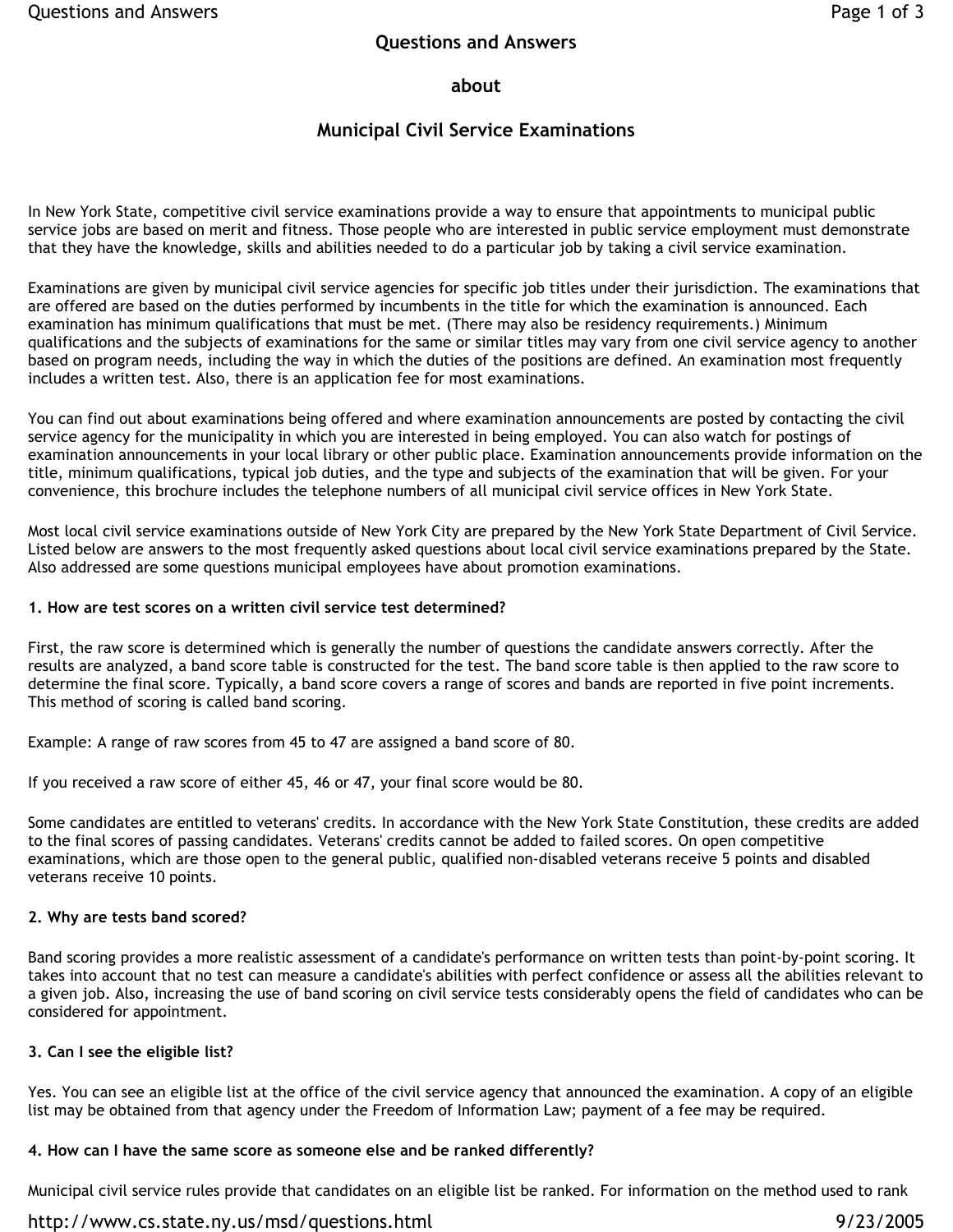#### Questions and Answers **Page 2 of 3**

candidates with the same score, candidates should consult the agency responsible for administering the examination.

### **5. Who can be considered for appointment from a civil service list?**

Everyone ranked above or tied with the third candidate on the eligible list can be considered for appointment. This is sometimes referred to as the Rule of Three.

In accordance with Civil Service Law, appointing authorities may elect to give preference in appointment to residents of their jurisdiction. In these instances, a list of resident eligibles is considered first for appointment. The Rule of Three is applied to this resident list.

### **6. How could I get the same failing score on two different tests?**

Using the band scoring method, all failing scores are reported as "60." For instance, say a test has 90 questions, and the minimum passing score is set at 54 raw score points. If you answered less than 54 questions correctly, your final score would be reported as "60."

### **7. How can I find out how my score was determined?**

An opportunity to do a computational review is provided for most civil service examinations. If a computational review is offered and you would like to review your answer paper to determine how it was scored, you must submit a request in writing within 10 days after you receive your score to the municipal civil service commission or personnel office which administered the examination.

At the computational review you will be able to determine how many questions you answered correctly and the method by which your final score was determined.

In those few cases where a computational review is not available, the municipal civil service agency, upon request, can provide this information.

### Promotion Examinations

#### **1. Why did I get the same score on the open competitive and the promotion examinations? I should have received 3 seniority credits on the promotion examinations.**

In band scored promotion examinations, seniority credits are added to passing raw scores. If the combined total of your raw score (generally the number of questions answered correctly) and your seniority credits is in the same score band as your raw score, your score on the promotion examination will be the same as on the open competitive examination.

Example: A final score of 80 is assigned to a range of raw scores from 45 to 48.

A final score of 85 is assigned to a range of raw score from 49 to 53.

If you received a raw score of 45 and have 3 seniority credits, your total raw score would be 48. With or without your seniority credits your final score would be 80. If you had received a raw score of 47 and have 3 seniority credits, your total raw score would be 50 which would place you into the next higher band. In this case, your final score would be 85.

# **2. Why aren't seniority credits added to the final score anymore?**

Civil Service Law requires that seniority be given due weight. For examinations that are band scored, the addition of seniority credits to the final score would give undue weight to seniority.

# **3. Why did a co-worker get an 82.5 on an exam? Don't all final scores now fall into bands that are in 5 point increments?**

This difference is due to the award of veterans' credits. On all examinations, veterans' credits must be added to passing final scores. On promotion examinations, non-disabled veterans receive 2.5 points and disabled veterans receive 5 points.

Please click here for a list of Municipal Civil Service Agencies.

Published 2/98

http://www.cs.state.ny.us/msd/questions.html 9/23/2005